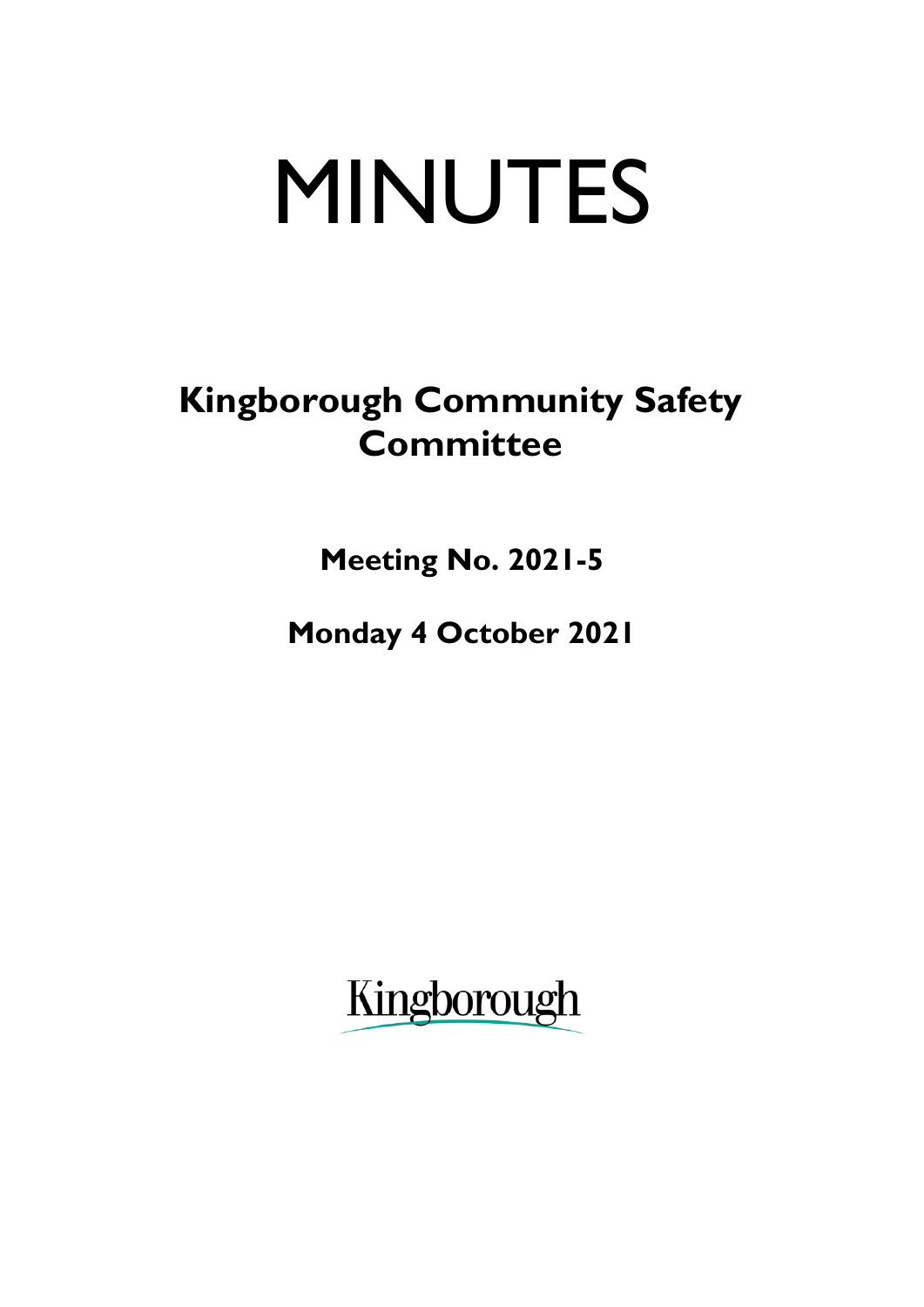MINUTES of a Meeting of the Kingborough Community Safety Committee held at the Kingborough Civic Centre, Kingston, on Monday 4 October 2021 at 10:30am.

#### **PRESENT**

|                                        |                       | <b>PRESENT</b> | <b>APOLOGY</b> |
|----------------------------------------|-----------------------|----------------|----------------|
| Chairperson                            | Cr Jo Westwood        |                |                |
| <b>Members:</b>                        | Mr Brian Dale         |                |                |
|                                        | Ms Tanya Flakemore    |                |                |
|                                        | Mr Michael Hughes     |                |                |
|                                        | Mr Roger McGinniss    |                |                |
|                                        | Mr Rodney Street      |                |                |
|                                        | Mr Ross Thomas        |                |                |
| Tasmania Police                        | Insp Mark Burke       |                |                |
|                                        | Sen Sgt Peter Borish  |                |                |
| Kingborough Access Advisory Committee  | Ms Julie Alderfox     |                |                |
| Representative                         |                       |                |                |
| Kingborough Bicycle Advisory Committee | Ms Suzanne Betts      | ✓              |                |
| <b>Council Officers In Attendance:</b> |                       |                |                |
| Director Environment, Development and  | Dr Katrena Stephenson |                |                |
| Community                              |                       |                |                |
| <b>Executive Officer</b>               | Mr Anthony Verdouw    |                |                |
| <b>Other Attendees:</b>                |                       |                |                |
| Kingston Library                       | Ms Jesse Eynon        | ✓              |                |

#### **ACKNOWLEDGEMENT OF TRADITIONAL OWNERS**

The Chairperson acknowledged and paid respect to the Tasmanian Aboriginal Community as the traditional and original owners and continuing custodians of the land on which the Committee met and acknowledged elders past and present.

#### **LEAVE OF ABSENCE**

There were no declared leaves of absence.

#### **DECLARATIONS OF INTEREST**

There were no declarations of interest.

#### **CONFIRMATION OF MINUTES**

MOVED: Brian Dale SECONDED: Michael Hughes

That the Minutes of the Committee meeting held on Monday 2 August 2021, as circulated, be confirmed.

CARRIED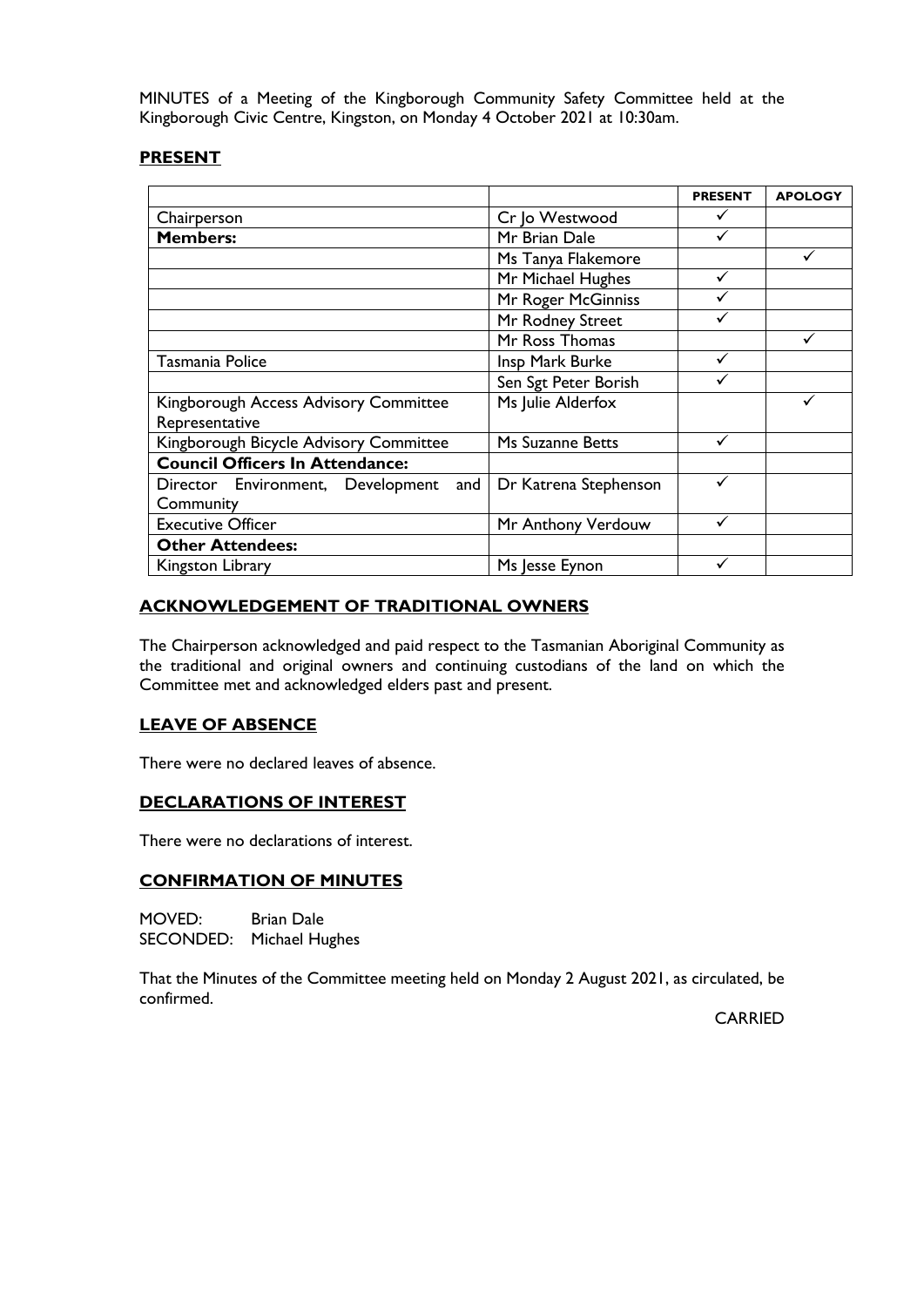#### **GENERAL BUSINESS**

1. Review Action Items from Previous Meeting (Jo Westwood)

Cr Westwood addressed the Action Items generated from previous meetings, noting completed items and progress on uncompleted items. It was also noted that a request for a safe pedestrian crossing at Beach Road, Kingston Beach will be raised as a notice of motion at the next Council meeting.

#### 2. Tasmanian Police Crime and Traffic Statistics **Canadian Constructs** (Mark Burke)

Inspector Burke provided an update on the Kingston Division's crime statistics.

Inspector Burke advised that Tas Police also publish state-wide statistics and averages, which are useful to compare Southern District crime levels with levels across the State.

A burnt-out bus on a street in Kingston was noted. Police are investigating, after which Council will liaise with the owner regarding prompt removal.

Inspector Burke noted that the speed trailer data provided from the Safe Speeds for Schools Program was beneficial and informed police presence. Staff will send more data from other schools to Tas Police when it is available.

3. Youth Spaces (Katrena Stephenson) 3. Touth Spaces

Dr Stephenson provided an overview of Council's community services operations, specifically regarding youth services.

There were common themes raised in recent youth surveys and engagements, with further engagements planned once Council has a dedicated engagement officer. It was noted that a lack of youth spaces was not a key concern for those surveyed.

Dr Stephenson advised that there are a number of programs and formalised events that Council currently undertakes in the youth space, notably a school holiday program and a Youth Action Network.

4. KCSC Action Plan review and status update (Jo Westwood)

The Committee noted achievements over the last two years in line with the Committee Action Plan 2020-2021. A status against each action item has been updated in the plan.

*Action Item (1): Committee members to forward any further Action Plan feedback to Cr Westwood.*

- 5. Correspondence
	- a) (Outward)
		- i. Letter to Minister regarding Huon Highway Leslie Road intersection Forwarded to the DSG Huon Hwy Corridor Study Team – 15 August 2021
		- ii. Media Release Pedestrian Safety Campaign 3 September 2021
		- iii. Kingborough Chronicle Article Pedestrian Safety Campaign 7 September 2021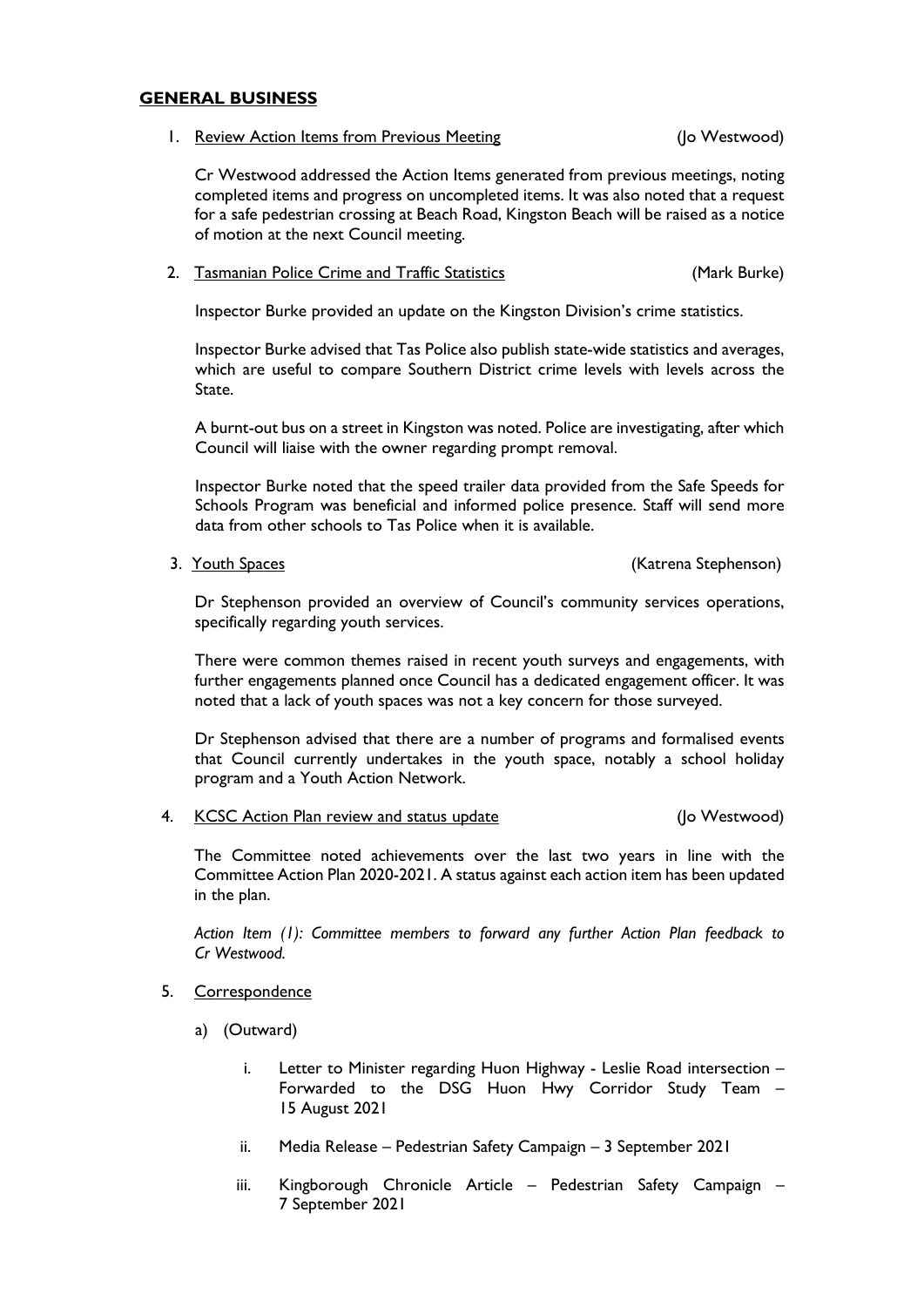#### **OTHER BUSINESS**

6. Sandfly Road and Huon Highway Intersection

The Committee raised concerns with the speed of traffic through the new Sandfly Road and Huon Highway intersection. The Committee resolved to write a letter to the Department of State Growth requesting that the speed limit be reviewed.

*Action Item (2): Cr Westwood to write a letter to DSG on behalf of the Committee requesting that the speed limits going in both the north and south directions on the Huon Highway past the Sandfly Road intersection be reviewed and a change from 100km/h to 80km/h be considered.*

7. Notice of Motion – 24 Hour Police Station in Kingston

The Committee noted a motion was passed that the Council lobby the State Government for a 24-hour, 7 day per week Police presence in Kingborough, at the Council Meeting on 20 September 2021.

*Action Item (3): Cr Westwood invite Cr Glade-Wright to the next KCSC meeting to discuss the motion further.*

*Action Item (4): Cr Westwood to request a copy of any correspondence regarding a 24-hour police presence between Council and the State be forwarded to KCSC for information.*

8. KCSC Webpage

A new web page on the Kingborough Council website has been set up for the Committee.

[https://www.kingborough.tas.gov.au/council/committees/kingborough-community](https://www.kingborough.tas.gov.au/council/committees/kingborough-community-safety-committee/)[safety-committee/](https://www.kingborough.tas.gov.au/council/committees/kingborough-community-safety-committee/)

#### 9. KCSC – Applications for Community Representation 2022-2023

Applications for community representation for KCSC will be open from 4 October to 29 October 2021. Written applications can be submitted via the Committee webpage or hardcopy nomination forms will be available from the Civic Centre.

10. Van Morey Road Street Sign Vandalism

The Committee noted the repeated vandalism of street signs at the Van Morey Road and Frost Road junction in Margate.

#### **MATTERS OF GENERAL INTEREST**

11. Speed limits Channel Highway – Snug and Kettering

The Committee resolved to request speed limit reviews on Channel Highway through Snug and Kettering.

*Action Item (5): Cr Westwood write a letter to DSG on behalf of the Committee requesting the speed limits on the Channel Highway through Snug and Kettering be reviewed for reduction from 60km/h to 50km/h.*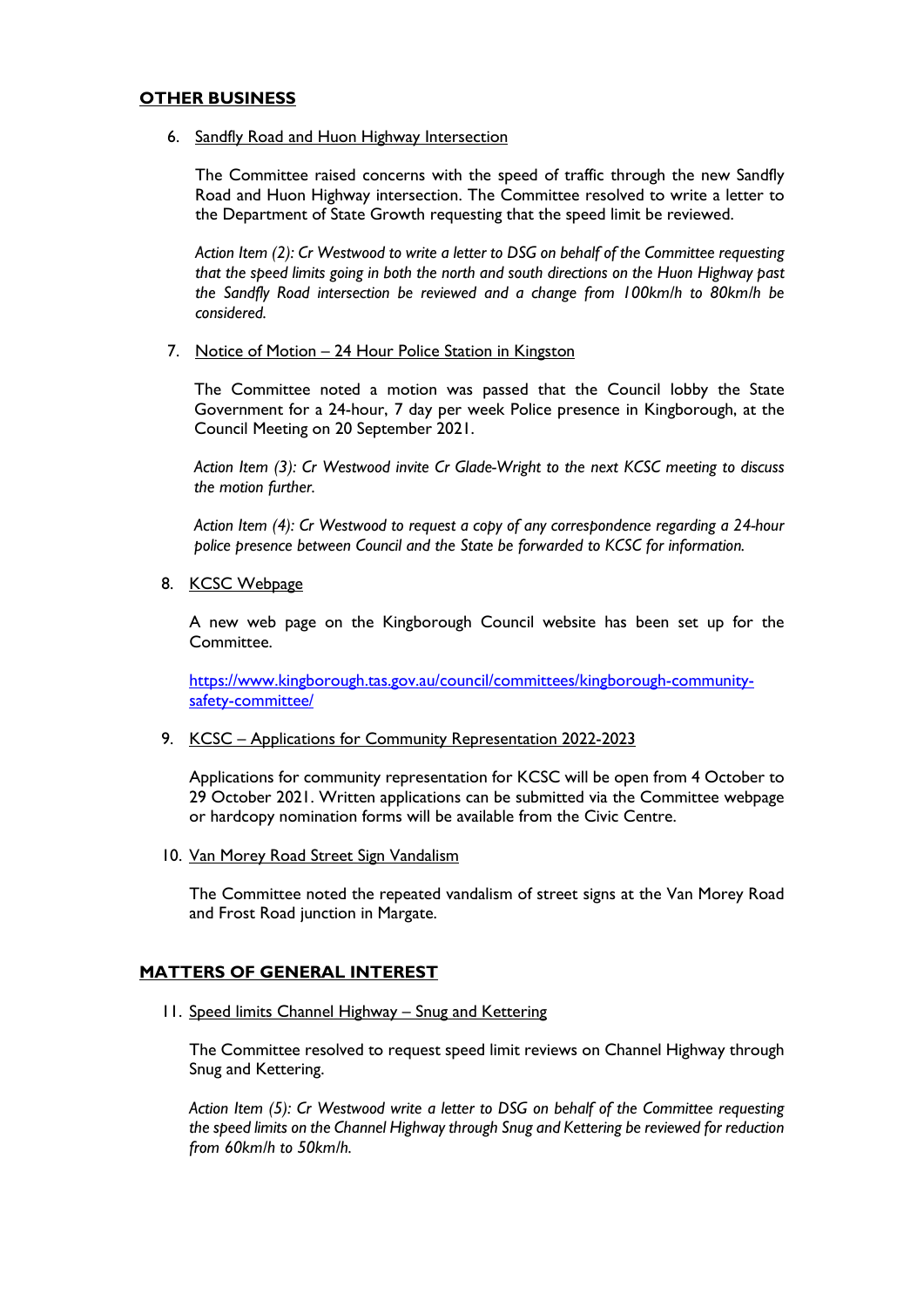#### 12. Other Issues Raised

• Beach Road, Snug – unsafe road crossing between the IGA and the corner store.

*Action Item (6): Anthony to add Beach Road, Snug to the intersection register regarding site lines at the intersection with Channel Hwy.* 

• Channel Hwy, Margate – Meredith's Orchard turnoff – the Channel Hwy has been widened to allow a slip lane for vehicles to use to turn into Meredith's. However, white lines marking the slip lane have not been painted.

*Action Item (7): Write to State Growth raising this issue and request that line marking be installed if possible.*

• Manuka Road, Kettering – large drop-offs on the side of the road.

*Action Item (8): Anthony to forward photos of Manuka Road drop-offs to staff for review and for consideration for fencing.*

• Southern Outlet – entering into Hobart slow moving traffic sign obscured.

*Action Item (9): Write to State Growth requesting visibility of the sign be addressed.*

• Channel Highway, Kingston – Near the golf club at the sweeping corner heading towards Kingston there is a large ditch and drop-off on the side of the road following the recent road resurfacing.

*Action Item (10): Write to State Growth requesting the gutter and drop-off be assessed for safety and interventions be installed where required.*

#### **NEXT MEETING**

The next meeting of the Committee is to be held at 10:30am, Monday 6 December 2021.

CLOSURE: There being no further business, the Chairperson declared the meeting closed at 12:00pm.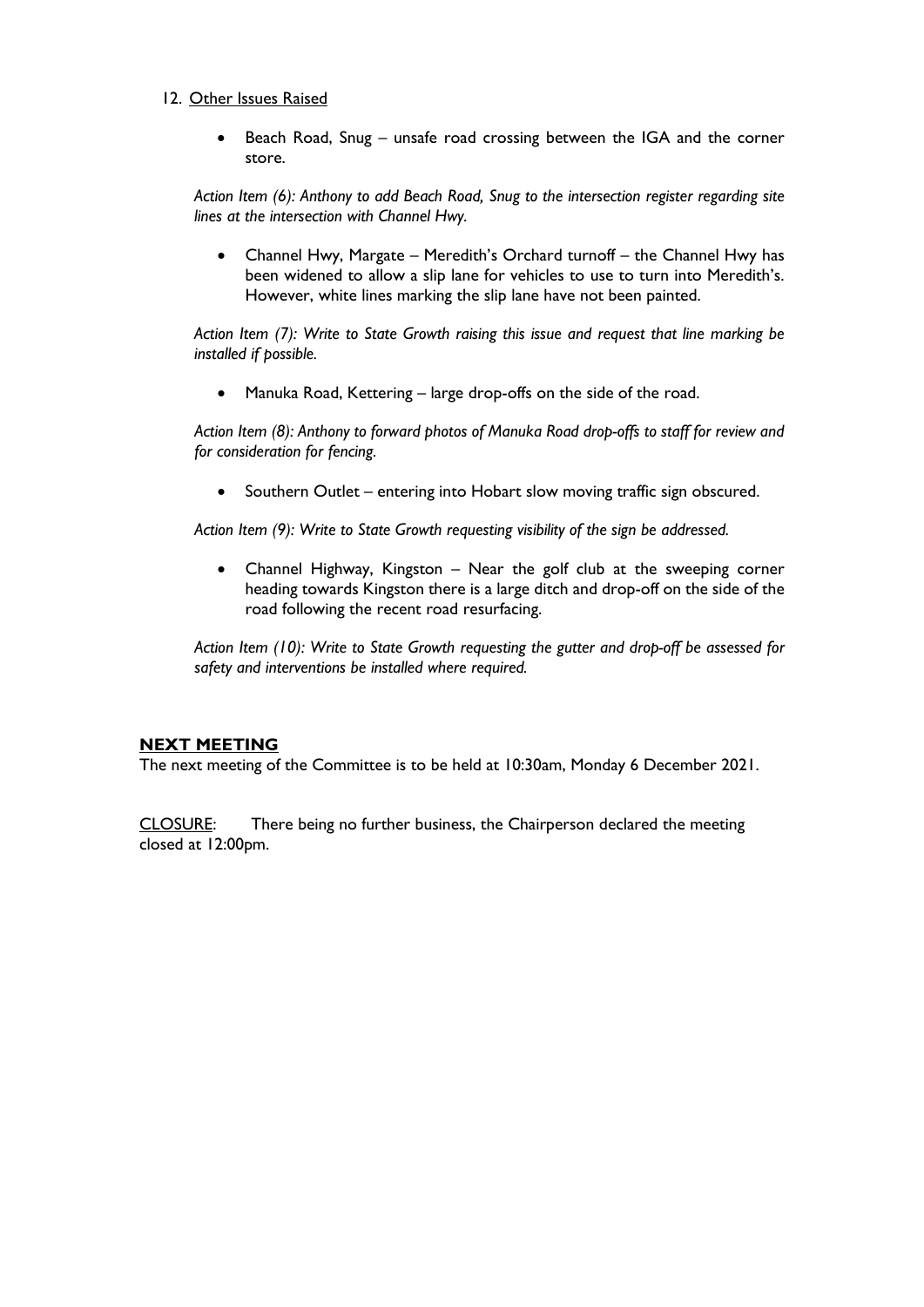*(Appendix A)*

### **Kingborough Community Safety Committee**

## *Upcoming* **Meeting Dates for 2021**

*Note all meetings are held on the first Monday of every second month at 10:30am in the Council Chambers, Kingston*

6 December

## *Upcoming* **Meeting Dates for 2022**

**TBC**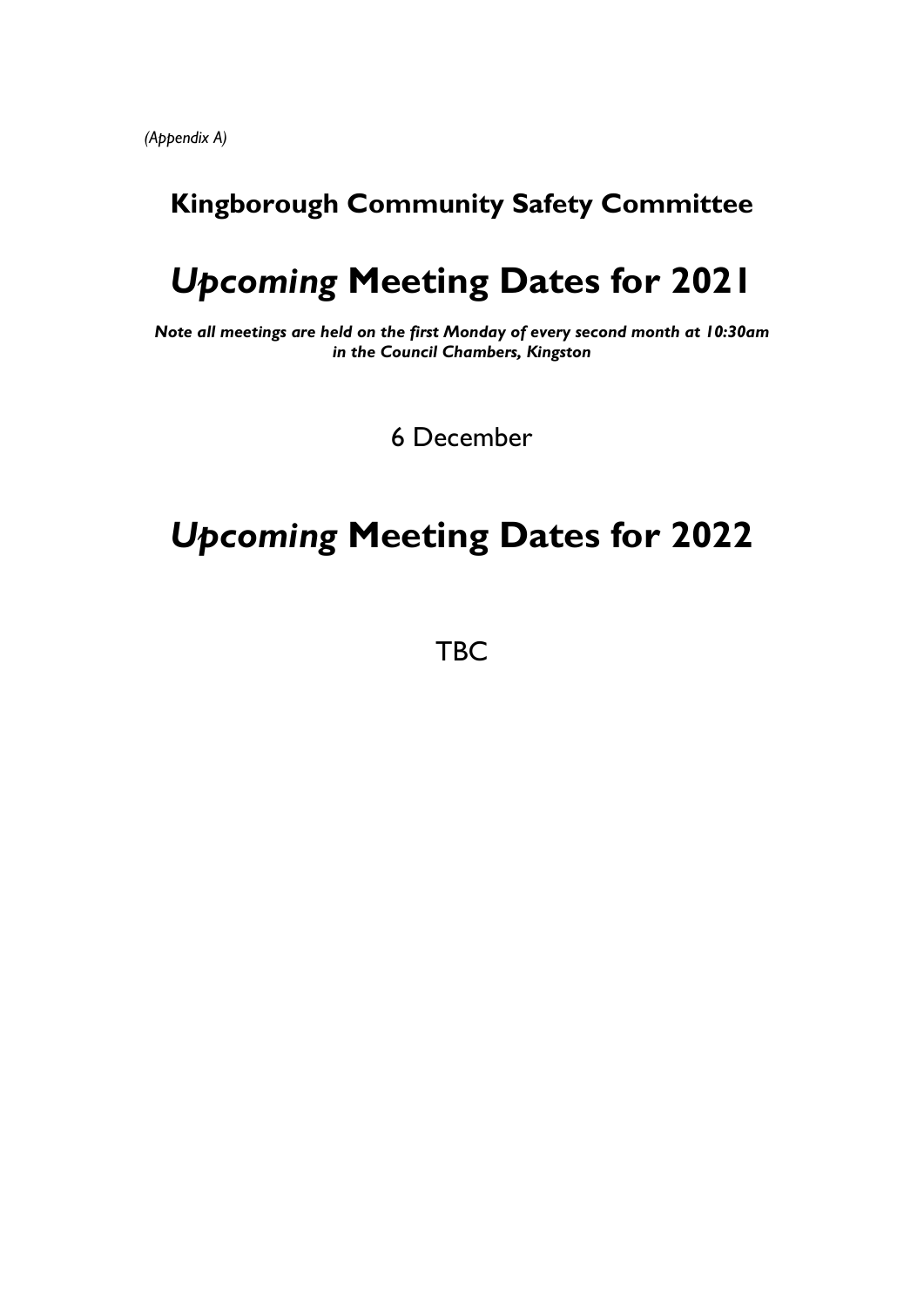| <b>Action Items</b> |                       |                                                                                                                                                                                                                                                               |                                |                 |                 |  |  |
|---------------------|-----------------------|---------------------------------------------------------------------------------------------------------------------------------------------------------------------------------------------------------------------------------------------------------------|--------------------------------|-----------------|-----------------|--|--|
| <b>Meeting</b><br># | Item<br><b>Number</b> | <b>Description</b>                                                                                                                                                                                                                                            | <b>Responsibility of</b>       | <b>Due Date</b> | <b>Complete</b> |  |  |
| $2021 - 2$          | 4                     | Committee members to consider future agenda items.                                                                                                                                                                                                            | <b>Committee Members</b>       | Ongoing         |                 |  |  |
| $2021 - 4$          |                       | Staff to further investigate parking issues along the northern end of<br>Auburn Road.                                                                                                                                                                         | Jo Westwood                    | 6/12/21         | $\Box$          |  |  |
| $2021 - 5$          |                       | Committee members to forward any further action plan feedback<br>to Cr Westwood.                                                                                                                                                                              | <b>Committee Members</b>       | 6/12/21         | $\Box$          |  |  |
| $2021 - 5$          | $\overline{2}$        | Write a letter to DSG on behalf of the Committee requesting that<br>the speed limits going in both the north and south directions on<br>the Huon Highway past the Sandfly Road intersection be reviewed<br>and a change from 100km/h to 80km/h be considered. | Jo Westwood                    | 6/12/21         | $\Box$          |  |  |
| $2021 - 5$          | $\overline{3}$        | Invite Cr Glade-Wright to the next KCSC meeting to discuss the<br>24-hour police presence motion further.                                                                                                                                                     | Jo Westwood                    | 6/12/21         | $\Box$          |  |  |
| $2021 - 5$          | 4                     | Cr Westwood to request a copy of any correspondence regarding<br>a 24-hour police presence between Council and the State be<br>forwarded to KCSC for information.                                                                                             | Jo Westwood                    | 6/12/21         | $\Box$          |  |  |
| $2021 - 5$          | 5                     | Write a letter to DSG on behalf of the Committee requesting the<br>speed limits on the Channel Highway through Snug and Kettering<br>be reviewed for reduction from 60km/h to 50km/h.                                                                         | Jo Westwood                    | 6/12/21         | $\Box$          |  |  |
| $2021 - 5$          | 6                     | Add Beach Road, Snug to the intersection register regarding site<br>lines at the intersection with Channel Hwy.                                                                                                                                               | Anthony<br>Verdouw/Renai Clark | 6/12/21         | $\Box$          |  |  |
| $2021 - 5$          | $\overline{7}$        | Write to State Growth raising the Meredith's Orchard slip lane<br>issue and request that line marking be installed if possible.                                                                                                                               | Jo Westwood                    | 6/12/21         | $\Box$          |  |  |
| $2021 - 5$          | 8                     | Forward photos of Manuka Road drop-offs to staff for review and<br>for consideration for fencing.                                                                                                                                                             | Anthony<br>Verdouw/Renai Clark | 6/12/21         | $\Box$          |  |  |
| $2021 - 5$          | 9                     | Write to State Growth requesting visibility of the sign be<br>addressed.                                                                                                                                                                                      | Jo Westwood                    | 6/12/21         | $\Box$          |  |  |
| $2021 - 5$          | 10                    | Write to State Growth requesting the gutter and drop-off be<br>assessed for safety and interventions be installed where required.                                                                                                                             | Jo Westwood                    | 6/12/21         | $\Box$          |  |  |